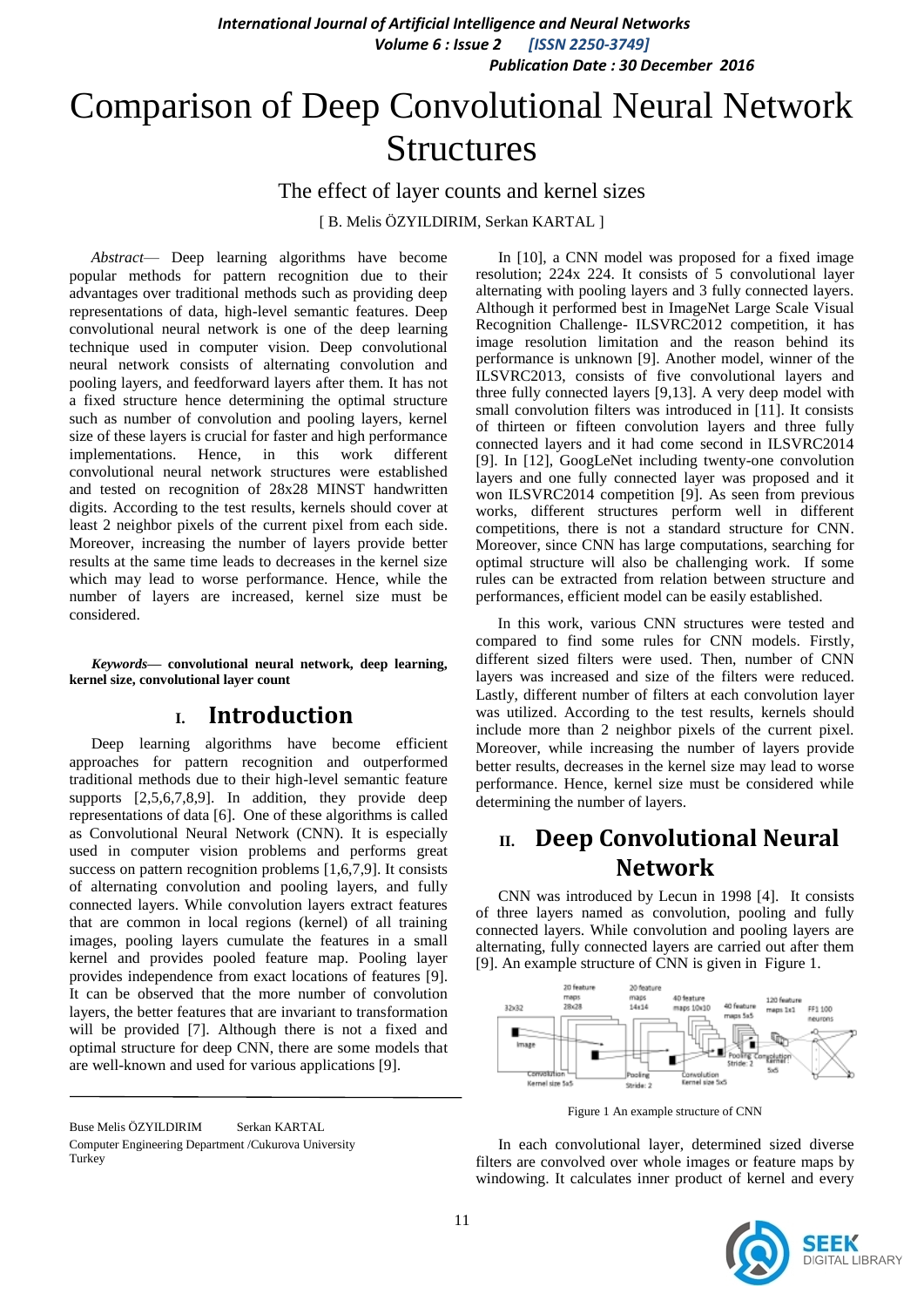location of the image. [\(1\)](#page-1-0) shows the convolution process of layer L where  $K_L$  number of kernels in L,  $K_{L-1}$  number of kernels in  $L - 1$ , x and y are indices of the height and width of each kernel in layer  $L$ , respectively.  $w_{size}$  denotes the kernel size and  $w$  is applied kernel (filter). An activation function is applied to calculated inner product such as tangent hyperbolic sigmoid, logarithmic sigmoid, linearrectification [3].

for 
$$
(n = 0; n < K_L; n + +)
$$
  
\nfor  $(m = 0; m < K_{L-1}; m + +)$   
\nfor  $(y = 0; y < width; y + +)$   
\nfor  $(x = 0; x < height; x + +)$   
\nfor  $(p = 0; p < wsize; p + +)$   
\nfor  $(q = 0; q < wsize; q + +)$   
\n $y_L(n; x, y) + = y_{L-1}(m, x + p, y + q)$   
\n\* w  $(m, n; p, q)$ ;

Convolution layers provide features invariance to the location of the object and local connectivity expressing the correlations among neighboring pixels. Moreover, weight sharing within the same feature map reduces the number of parameters to be stored and tuned [9]. After a convolutional layer, pooling layer is carried out to decrease size of the feature maps. Pooling layer also provides translation invariant features due to its neighborhood based mechanism. There are two types of pooling operators frequently used: max-pooling and average-pooling [3,9].

 $(2)$  shows max-pooling function at Lth layer with kernel size  $2x2$  and stride 2 where x and y denote a location on  $2D$ pooled map [3].

$$
for(p = 0; p < stride; p++)\nfor (q = 0; q < stride; q++)\ny_L(x,y) = max (y_L(x,y), y_{L-1} (x*s + p, y*s+ q));
$$
\n(2)

At last, fully connected layer produce 1D feature vector from 2D representation. Generally, the same structure of fully connected layer is utilized in studies [9].

Training of convolutional neural network has two steps as in backpropagation networks. Firstly, forward steps are calculated. Then, the prediction error is calculated. Lastly, this error is propagated back and parameter values are updated in accordance with the gradient of the error [9].

### **III. Test and Results**

As mentioned in studies, CNN provides many advantages for computer vision problems. However, determining optimal structure is important and difficult process. Although CNN can be implemented on GPU due to its parallel structure, searching for an optimal structure will take quite a long time. Hence, in this work some structures are established and tested on MINST dataset to extract some knowledge for optimal structure.

MINST dataset includes 28x28 sized 1000 training and 1000 test handwritten digits. In this work, 1000 test values were divided into two groups including 500 validation data and 500 test data, randomly. Images are resized to 32x32 at the beginning.

Three different tests were implemented on MATLAB and CPU was utilized. In the first group of tests, only kernel sizes of convolutional layers were varied. In the second group, number of convolutional layers were increased. In the last group, for the structure providing the best results among group1 and group2 were examined with different numbers of kernels at each convolutional layers. For all tests, pooling rate and the size of pooling kernels were chosen as 2 and 2x2, respectively. For the convolutional layers, stride chosen as 1. For the all structures, at the end instead of using pooling layer, output of the convolutional layer was directly used as input of the fully connected layers. Filters were randomly initialized in the range of -1 and 1. The last layer of all structures includes 10 neurons representing digits. [TABLE 1,](#page-1-2) [TABLE](#page-2-0) **2**, an[dTABLE](#page-2-1) **3** show test results obtained for test groups 1-3, respectively.

|  |  | TABLE 1 Accuracy of Test Group 1 |  |  |  |  |
|--|--|----------------------------------|--|--|--|--|
|--|--|----------------------------------|--|--|--|--|

<span id="page-1-2"></span><span id="page-1-1"></span><span id="page-1-0"></span>

| Test 1                                                                                                                                                                                                                                                                       | Accuracy<br>(# of correct<br>samples /<br>#of<br>$tests)*100$ |
|------------------------------------------------------------------------------------------------------------------------------------------------------------------------------------------------------------------------------------------------------------------------------|---------------------------------------------------------------|
| 20 different 9x9 convolutional kernels 1st<br>convolutional layer<br>22 different 9x9 convolutional kernels 2 <sup>nd</sup><br>convolutional layer<br>120 different $2x2$ convolutional kernels $3rd$<br>convolutional layer<br>40 fully connected neurons                   | 54.40%                                                        |
| 20 different 5x5 convolutional kernels $1st$<br>convolutional laver<br>22 different 5x5 convolutional kernels 2 <sup>nd</sup><br>convolutional layer<br>120 different 5x5 convolutional kernels $3rd$<br>convolutional layer<br>40 fully connected hidden neurons            | 78.20%                                                        |
| 20 different 13x13 convolutional kernels $1st$<br>convolutional layer<br>22 different 3x3 convolutional kernels 2 <sup>nd</sup><br>convolutional layer<br>120 different 4x4 convolutional kernels 3rd<br>convolutional layer<br>40 fully connected hidden neurons            | 71.60%                                                        |
| 20 different 17x17 convolutional kernels $1st$<br>convolutional layer<br>22 different 5x5 convolutional kernels 2 <sup>nd</sup><br>convolutional layer<br>120 different 2x2 convolutional kernels 3rd<br>convolutional layer<br>40 fully connected hidden neurons            | 56.40%                                                        |
| 1 <sup>st</sup><br>20 different 7x7 convolutional kernels<br>convolutional layer<br>22 different 8x8 convolutional kernels 2 <sup>nd</sup><br>convolutional layer<br>120 different 3x3 convolutional kernels 3rd<br>convolutional layer<br>40 fully connected hidden neurons | 69.20%                                                        |

According to the test results given in [TABLE 1](#page-1-2) it can be seen that if the kernel size of any convolutional layer is less than 3x3, accuracy decreases. Neighboring determines the efficiency of the convolution layer. When 2x2 kernel is chosen, current cell and three neighbors of it will be considered and it is inadequate to obtain useful features. Hence, kernel should cover at least two neighbors of the current pixel from each sides. The best performance obtained from second structure given in [TABLE 1](#page-1-2) is represented as bold.

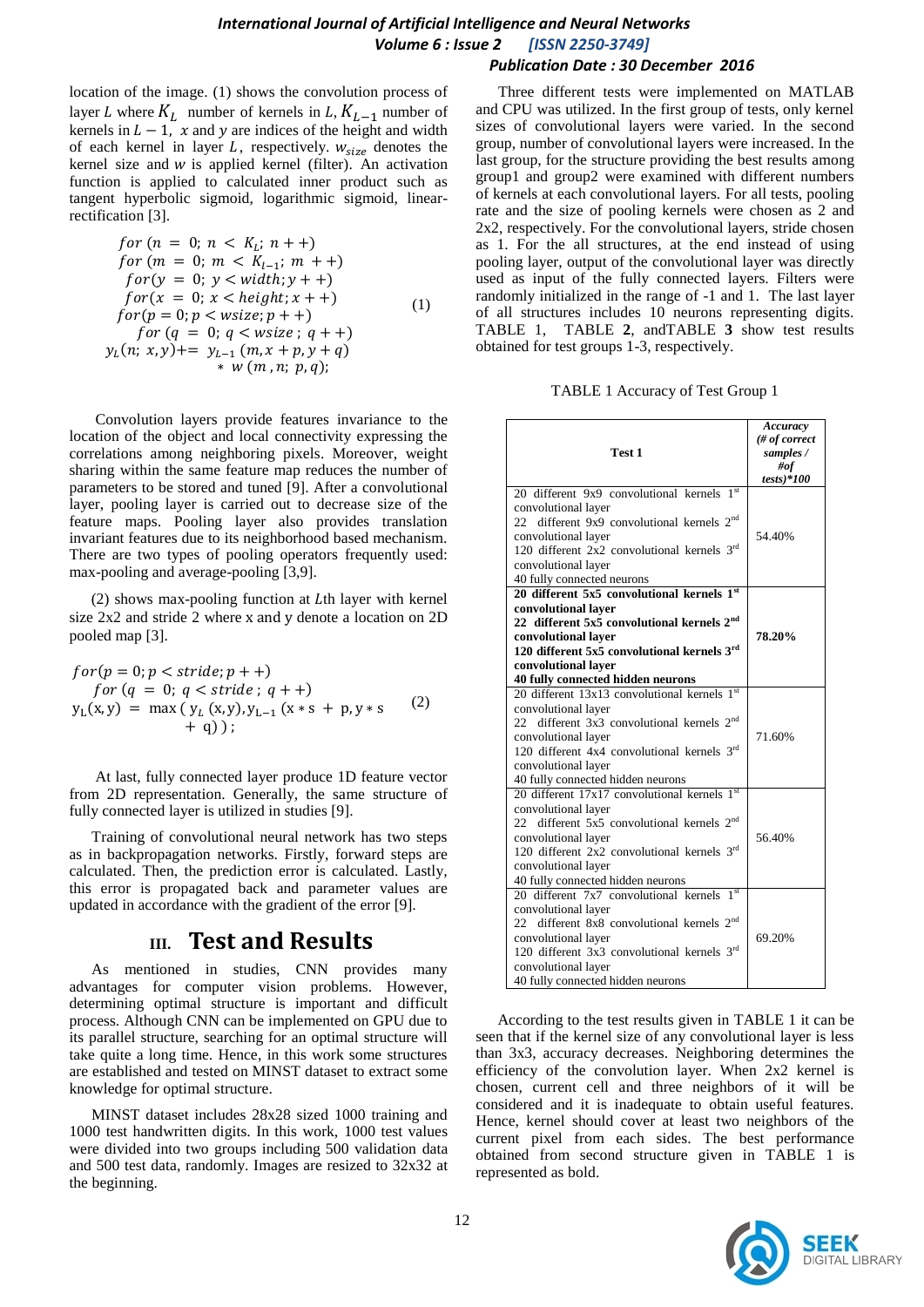#### TABLE 2 Accuracy of Test Group 1

<span id="page-2-0"></span>

| Test 2                                                                         | Accuracy<br># of correct<br>samples /<br>#of<br>$tests)*100$ |
|--------------------------------------------------------------------------------|--------------------------------------------------------------|
| 20 different $5x\overline{5}$ convolutional kernels $1st$                      |                                                              |
| convolutional layer                                                            |                                                              |
| 22 different 3x3 convolutional kernels 2 <sup>nd</sup>                         |                                                              |
| convolutional layer                                                            |                                                              |
| 40 different 3x3 convolutional kernels 3rd                                     | 46%                                                          |
| convolutional layer                                                            |                                                              |
| 120 different 2x2 convolutional kernels 4 <sup>th</sup>                        |                                                              |
| convolutional layer                                                            |                                                              |
| 40 fully connected neurons                                                     |                                                              |
| 20 different $3x3$ convolutional kernels $1st$                                 |                                                              |
| convolutional layer                                                            |                                                              |
| 22 different 4x4 convolutional kernels 2 <sup>nd</sup>                         |                                                              |
|                                                                                |                                                              |
| convolutional layer<br>40 different 3x3 convolutional kernels 3rd              | 52.20%                                                       |
|                                                                                |                                                              |
| convolutional layer                                                            |                                                              |
| 120 different 2x2 convolutional kernels 4 <sup>th</sup>                        |                                                              |
| convolutional layer                                                            |                                                              |
| 40 fully connected neurons                                                     |                                                              |
| 20 different 3x3 convolutional kernels 1st                                     |                                                              |
| convolutional layer                                                            |                                                              |
| 22 different 2x2 convolutional kernels 2 <sup>nd</sup>                         |                                                              |
| convolutional layer                                                            |                                                              |
| 40 different 2x2 convolutional kernels 3rd                                     | 37.40%                                                       |
| convolutional layer<br>120 different 3x3 convolutional kernels 4 <sup>th</sup> |                                                              |
|                                                                                |                                                              |
| convolutional layer                                                            |                                                              |
| 40 fully connected neurons                                                     |                                                              |
| 20 different 5x5 convolutional kernels 1st                                     |                                                              |
| convolutional layer                                                            |                                                              |
| 22 different 5x5 convolutional kernels 2 <sup>nd</sup>                         |                                                              |
| convolutional layer                                                            | 34%                                                          |
| 40 different 2x2 convolutional kernels 3rd                                     |                                                              |
| convolutional layer                                                            |                                                              |
| 120 different 4x4 convolutional kernels 4 <sup>th</sup>                        |                                                              |
| convolutional layer                                                            |                                                              |
| 40 fully connected neurons                                                     |                                                              |
| 20 different 7x7 convolutional kernels 1st                                     |                                                              |
| convolutional layer<br>22 different 2x2 convolutional kernels 2 <sup>nd</sup>  |                                                              |
| convolutional layer                                                            |                                                              |
| 40 different $3x3$ convolutional kernels $3rd$                                 | 44.88%                                                       |
| convolutional layer                                                            |                                                              |
| 120 different 2x2 convolutional kernels 4 <sup>th</sup>                        |                                                              |
| convolutional layer                                                            |                                                              |
| 40 fully connected neurons                                                     |                                                              |
|                                                                                |                                                              |

According to the test results given in [TABLE 2,](#page-2-0) accuracies of group 2 are lower than that of group 1. The main reason behind this decrease is the size of the image. Since the size of the image is small, increase in number of layers leads to decrease in kernel sizes and performance also decreased.

In test 3, the best structure among group1 and group2 is chosen and tested with different number of convolutional kernels. According to the test results, the best structure obtained from group1 and group2 is given below:

TABLE 3 Accuracy of Test Group 3

<span id="page-2-1"></span>

| Test 3                                                                                                                                                                                                                                                          | Accuracy<br># of<br>correct<br>samples /<br>#of<br>$tests)*100$ |
|-----------------------------------------------------------------------------------------------------------------------------------------------------------------------------------------------------------------------------------------------------------------|-----------------------------------------------------------------|
| 6 different $5x5$ convolutional kernels $1st$                                                                                                                                                                                                                   |                                                                 |
| convolutional layer<br>16 different 5x5 convolutional kernels 2 <sup>nd</sup><br>convolutional layer<br>120 different 5x5 convolutional kernels $3rd$<br>convolutional layer<br>84 fully connected hidden neurons                                               | 77.60%                                                          |
| 1 <sup>st</sup><br>20 different 5x5 convolutional kernels                                                                                                                                                                                                       |                                                                 |
| convolutional layer<br>22 different 5x5 convolutional kernels 2 <sup>nd</sup><br>convolutional layer<br>120 different 5x5 convolutional kernels 3rd<br>convolutional layer<br>40 fully connected hidden neurons                                                 | 78.20%                                                          |
| 10 different 5x5 convolutional kernels 1st<br>convolutional layer<br>30 different 5x5 convolutional kernels 2 <sup>nd</sup><br>convolutional layer<br>90 different 5x5 convolutional kernels 3rd<br>convolutional layer<br>40 fully connected hidden neurons    | 77.20%                                                          |
| 30 different 5x5 convolutional kernels 1st<br>convolutional layer<br>35 different 5x5 convolutional kernels 2 <sup>nd</sup><br>convolutional layer<br>100 different 5x5 convolutional kernels $3rd$<br>convolutional layer<br>40 fully connected hidden neurons | 72.20%                                                          |
| 6 different 5x5 convolutional kernels 1st<br>convolutional layer<br>16 different 5x5 convolutional kernels 2 <sup>nd</sup><br>convolutional layer<br>120 different 5x5 convolutional kernels 3rd<br>convolutional layer<br>40 fully connected hidden neurons    | 79%                                                             |
| 120 different 5x5 convolutional kernels 1st<br>convolutional layer<br>40 different 5x5 convolutional kernels 2 <sup>nd</sup><br>convolutional layer<br>10 different 5x5 convolutional kernels 3rd<br>convolutional layer<br>40 fully connected hidden neurons   | 42%                                                             |

Test 3 gives information about features obtained from convolutional layers. While lower layers detect basic features, higher layers provide complex features [14]. Hence, usage of small number of kernels at lower convolutional layers will be adequate for detecting simple features. However, when feature become complex, the number of kernels should be incremented to obtain complex structures.

While training deep architectures, one of the most important issue that may arise is overfitting due to the large amount of the parameters [9]. According to the test results given in [TABLE 3,](#page-2-1) fourth structure performing 72.20% includes 1050 parameters between first pooling layer and second convolutional layer and 3500 parameters between second pooling and third and it may lead to overfitting.

As shown in [TABLE 3,](#page-2-1) the number of fully connected also affects the performance of the structure. Since most of the parameters are contained at fully connected layers, increase in the number of neurons located at fully connected layers may also lead to overfitting. Number of neurons at



<sup>20</sup> different 5x5 convolutional kernels  $1<sup>st</sup>$  convolutional layer 22 different 5x5 convolutional kernels  $2<sup>nd</sup>$  convolutional layer 120 different 5x5 convolutional kernels  $3<sup>rd</sup>$  convolutional layer 40 fully connected hidden neurons